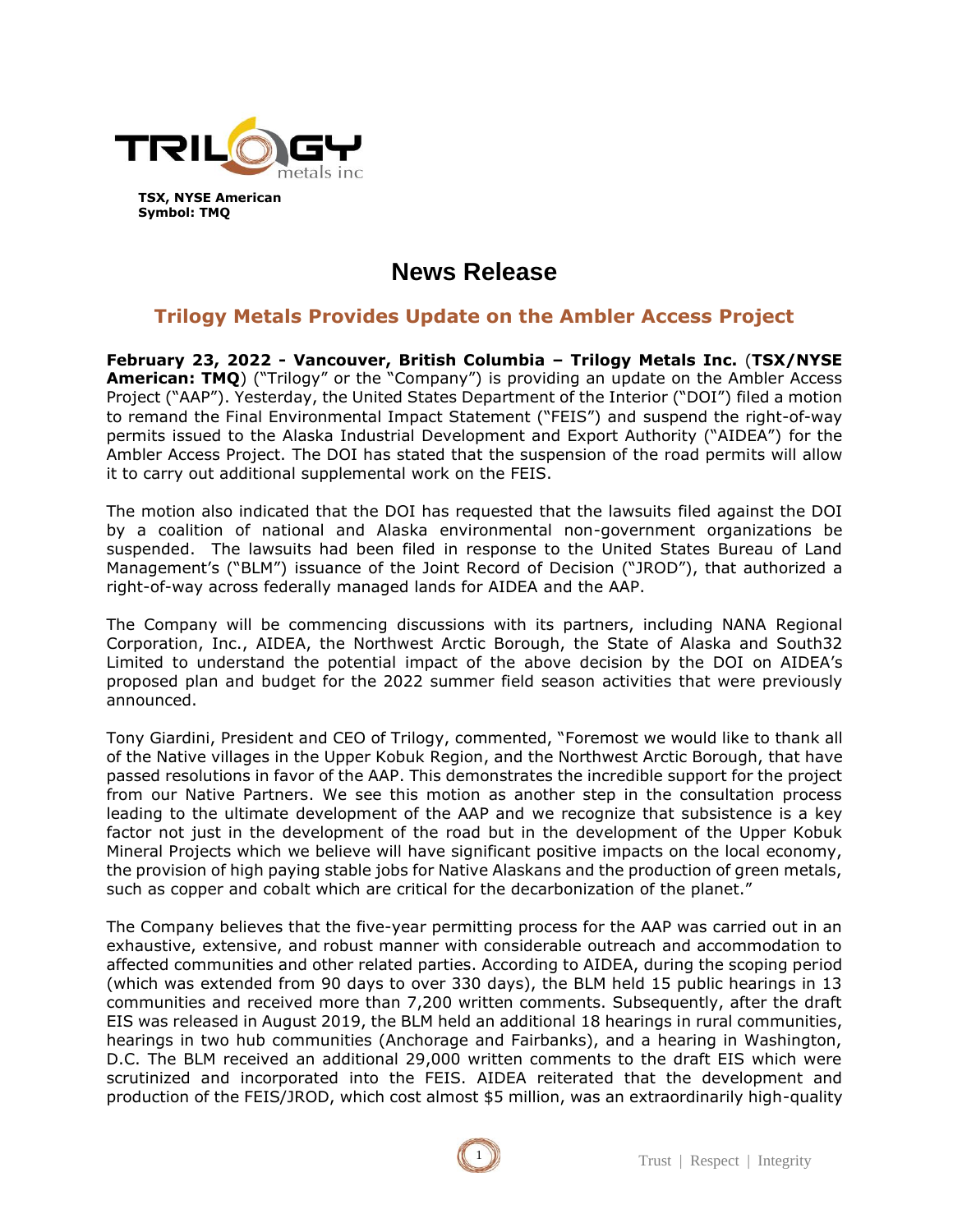and comprehensive analysis report.

For more information on the motion by the DOI please go to DOI [documents.](https://s3.documentcloud.org/documents/21272672/blm-request-for-remand-in-ambler-case-22222.pdf)

### **About Trilogy Metals**

Trilogy Metals Inc. is a metal exploration and development company which holds a 50 percent interest in Ambler Metals LLC which has a 100 percent interest in the Upper Kobuk Mineral Projects ("UKMP") in Northwestern Alaska. On December 19, 2019, South32, a globally diversified mining and metals company, exercised its option to form a 50/50 joint venture with Trilogy. The UKMP is located within the Ambler Mining District which is one of the richest and most-prospective known copper-dominant districts located in one of the safest geopolitical jurisdictions in the world. It hosts world-class polymetallic volcanogenic massive sulphide ("VMS") deposits that contain copper, zinc, lead, gold and silver, and carbonate replacement deposits which have been found to host high-grade copper and cobalt mineralization. Exploration efforts have been focused on two deposits in the Ambler Mining District – the Arctic VMS deposit and the Bornite carbonate replacement deposit. Both deposits are located within a land package that spans approximately 181,387 hectares. Ambler Metals has an agreement with NANA Regional Corporation, Inc., an Alaska Native Corporation that provides a framework for the exploration and potential development of the Ambler Mining District in cooperation with local communities. Trilogy's vision is to develop the Ambler Mining District into a premier North American copper producer.

## **Company Contacts**

Patrick Donnelly Vice President, Corporate Communications & Development patrick.donnelly@trilogymetals.com 604-630-3569

#### **604-638-8088 or 1-855-638-8088 # # #**

#### *Cautionary Note Regarding Forward-Looking Statements*

*This press release includes certain "forward-looking information" and "forward-looking statements" (collectively "forward-looking statements") within the meaning of applicable Canadian and United States securities legislation including the United States Private Securities Litigation Reform Act of 1995. All statements, other than statements of historical fact, included herein, including, without limitation, statements relating to the permitting and construction of the AAP, the timing and benefits of the AAP and the merits of the UKMP are forward-looking statements. Forwardlooking statements are frequently, but not always, identified by words such as "expects", "anticipates", "believes", "intends", "estimates", "potential", "possible", and similar expressions, or statements that events, conditions, or results "will", "may", "could", or "should" occur or be achieved. Forward-looking statements involve various risks and uncertainties. There can be no assurance that such statements will prove to be accurate, and actual results and future events could differ materially from those anticipated in such statements. Important factors that could cause actual results to differ materially from the Company's expectations include the uncertainties involving whether the Alaska Industrial Development and Export Authority will build the AAP; the results of the additional supplemental work on the FEIS resulting from the voluntary remand; the impact of the COVID-19 pandemic; success of exploration activities, permitting timelines, requirements for additional capital, government regulation of mining operations, environmental risks, prices for energy inputs, labour, materials, supplies and services, uncertainties involved in the interpretation of drilling results and geological tests, unexpected cost increases and other risks and uncertainties disclosed in the Company's Annual Report on Form 10-K for the year ended November 30, 2021 filed with Canadian securities*